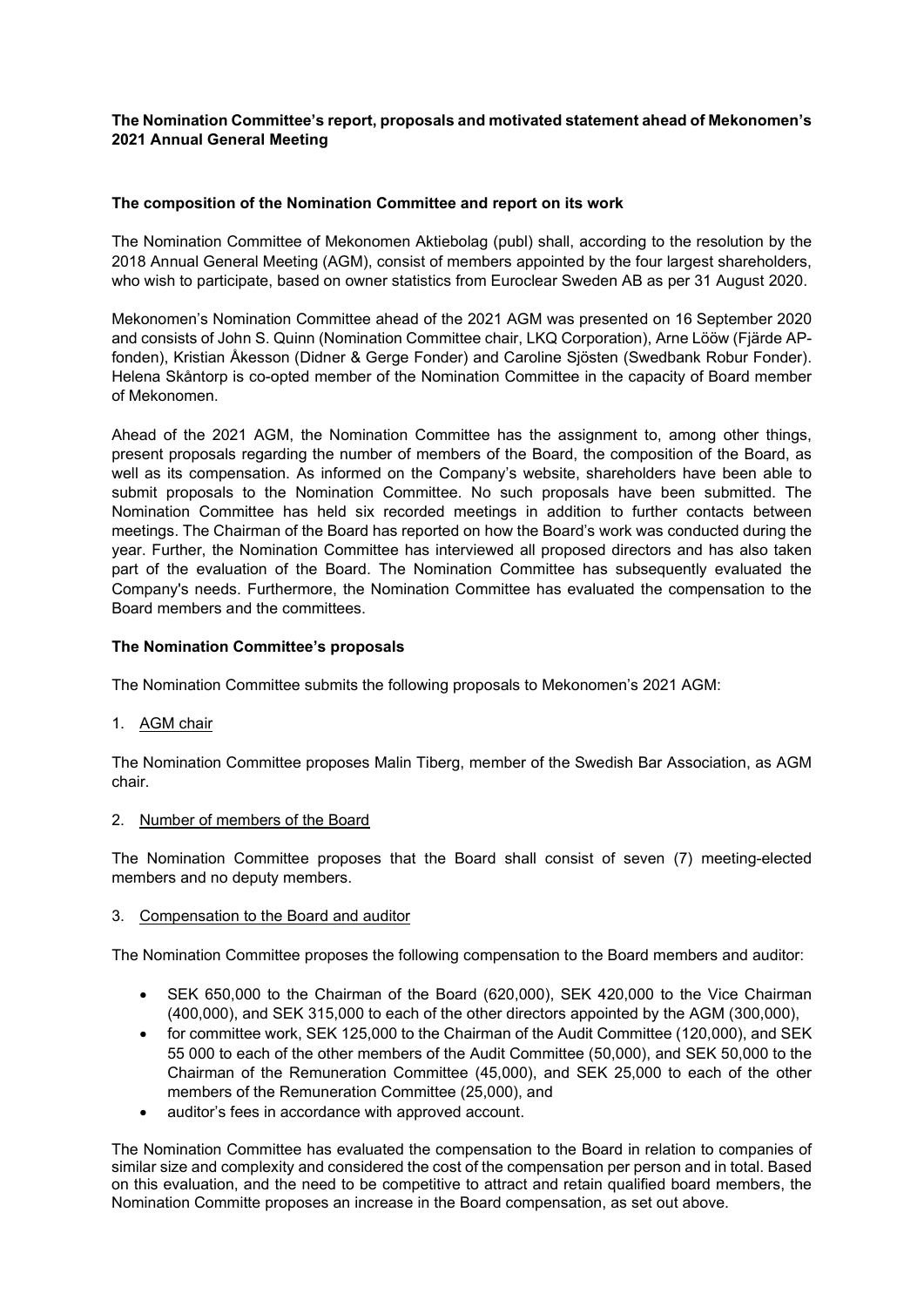## 4. Election of the Board and Chairman

The Nomination Committee proposes:

- re-election of directors Eivor Andersson, Kenny Bräck, Joseph M. Holsten, Magnus Håkansson and Helena Skåntorp,
- election of Robert M. Hanser and Michael Løve as new directors of the Board, and
- election of Robert M. Hanser as Chairman of the Board.

The proposed Board members are presented with additional detail on the Company's website, www.mekonomen.com.

### 5. Election of auditor

The Nomination Committee proposes re-election of the auditing firm PricewaterhouseCoopers AB as the Company's auditor for the period until the end of the 2022 AGM. The auditing firm has informed the Company that Linda Corneliusson will be the auditor in charge, if re-elected. The proposal is in accordance with the Audit Committee's recommendation.

### 6. Current Instruction for the Nomination Committee

The 2018 AGM adopted an instruction for the Nomination Committee´s composition and work to apply until further notice. The Nomination Committee has evaluated the current instruction and proposes no changes to the instruction.

# **The Nomination Committee's motivated statement regarding its proposal for election of directors**

Based on the work and evaluation performed, the Nomination Committee considers that the current Board has been well functioning under the year. Ahead of the 2021 AGM, the Chairman of the Board, John S. Quinn, and the Board member Arja Taaveniku, have informed that they declined re-election. The Nomination Committee has proposed re-election of the directors Eivor Andersson, Kenny Bräck, Joseph M. Holsten, Magnus Håkansson and Helena Skåntorp, and election of Robert M. Hanser and Michael Løve as new directors of the Board. The new directors proposed for election are considered to broaden the Board's competence in retail and contribute to geographical diversification.

Robert M. Hanser, born 1953, is a European board member of LKQ Corporation since 2015. Prior to that, Robert has held several assignments within the German multinational engineering and electronics company Robert Bosch GmbH, including Managing Director of Bosch in the UK, Executive Vicepresident of Automotive Original Equipment and President of the Automotive Aftermarket Division.

Michael Løve, born 1974, is Executive Vice President & Managing Director of the food company Netto International in Denmark. Michael has previously been Group Retail Director & Chief Operating Officer for Coop Danmark and Chief Operating Officer for Copenhagen Airports. Michael has extensive experience from retail in the Danish and Polish markets.

In its work, the Nomination Committee has considered the requirement in the Swedish Corporate Governance Code regarding diversity and breadth of the Board members and to strive for gender balance on the Board. The Nomination Committee has, in its work, applied rule 4.1 of the Swedish Corporate Governance Code as its diversity policy.

The Nomination Committee considers that the proposed Board has an appropriate composition with regards to the operations, phase of development and other relevant circumstances pertaining to the Company. The Committee is of the opinion that the proposed Board members have such diversity and breadth with respect to qualifications, experience and background that the Company's strategic development and operations may demand. For many years, the Board of Mekonomen has had a gender balance and the Nomination Committee evaluate and discuss this every year. Of the proposed directors, two are women and five are men (corresponding to 28,6 and 71,5 percent, respectively). However, the